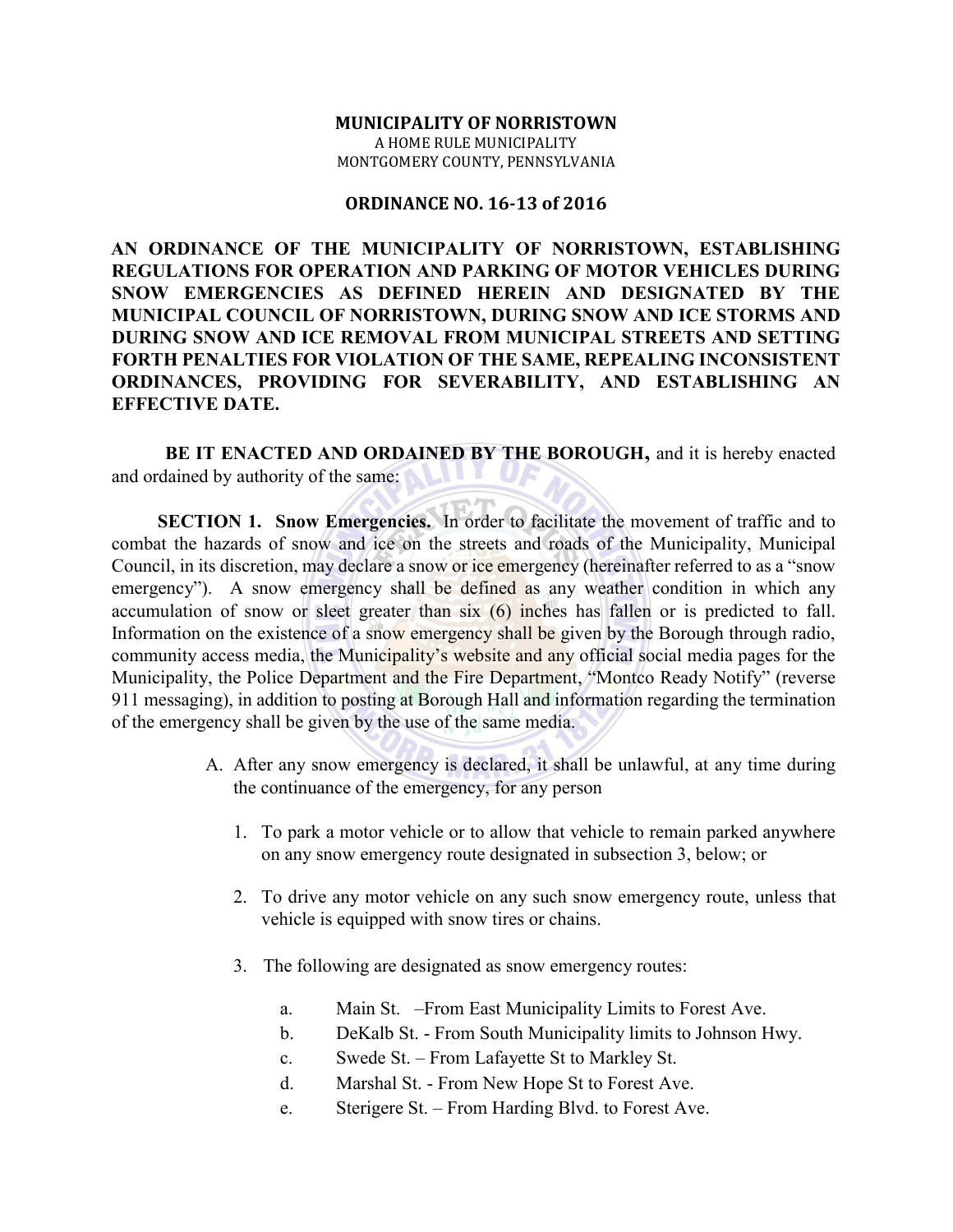- f. Airy St. From Fornance St. to Forest Ave.
- g. Lafayette St. From Ford St. to Markley St.
- h. Johnson Hwy. From New Hope St to Chain St.

## **SOUTH LANE ONLY**

- i. Chain St. **–** From Johnson Hwy to Harding Blvd.
- j. Harding Blvd From Chain St. to Markley St.
- k. New Hope St. From Marshall St. to Johnson Hwy.
- l. Fornance St. From Harding Blvd. To Sandy Hill Rd.
- m. Stanbridge St. From Jackson St to Sterigere St.
- n. Tremont Ave. From Sandy Hill Rd. to Carmen Dr.

Continuation of such violation for each successive day shall constitute a separate offense, and the person or persons allowing or permitting the continuation of a violation may be punished as provided above for each separate offense.

**SECTION 2. Parking during snow storm and snow removal on streets not designated as snow emergency routes, or on all Municipal streets during snow storms in which a snow emergency has not been declared.** During any snow storm (defined as any weather condition in which any accumulation of snow or sleet greater than two inches (2") has fallen or is predicted to fall, or in which there has been or is predicted any accumulation of ice) parking shall be regulated on all Municipal streets as follows:

- A. During the course of any snow storm, parking shall be prohibited on Municipal streets as posted until such time as plowing, salting and/or cindering is completed. The Municipality will notify residents when their streets are cleaned.  $\sqrt{11}$
- B. At all times during and after any snow storm, it shall be prohibited for any person to shovel, push, throw, or plow snow from a sidewalk, driveway, lot, or any other area into the street.
- C. Municipal police are hereby authorized to have any vehicle parked in violation of this Section towed away at the expense of the owner of said vehicle.
- D. There is, upon conviction, hereby imposed a fine not to exceed three hundred dollars (\$300.00) for any violation of the provisions of this Section. The continuation of such violation for each successive day shall constitute a separate offense, and the person or persons allowing or permitting the continuation of a violation may be punished as provided above for each separate offense.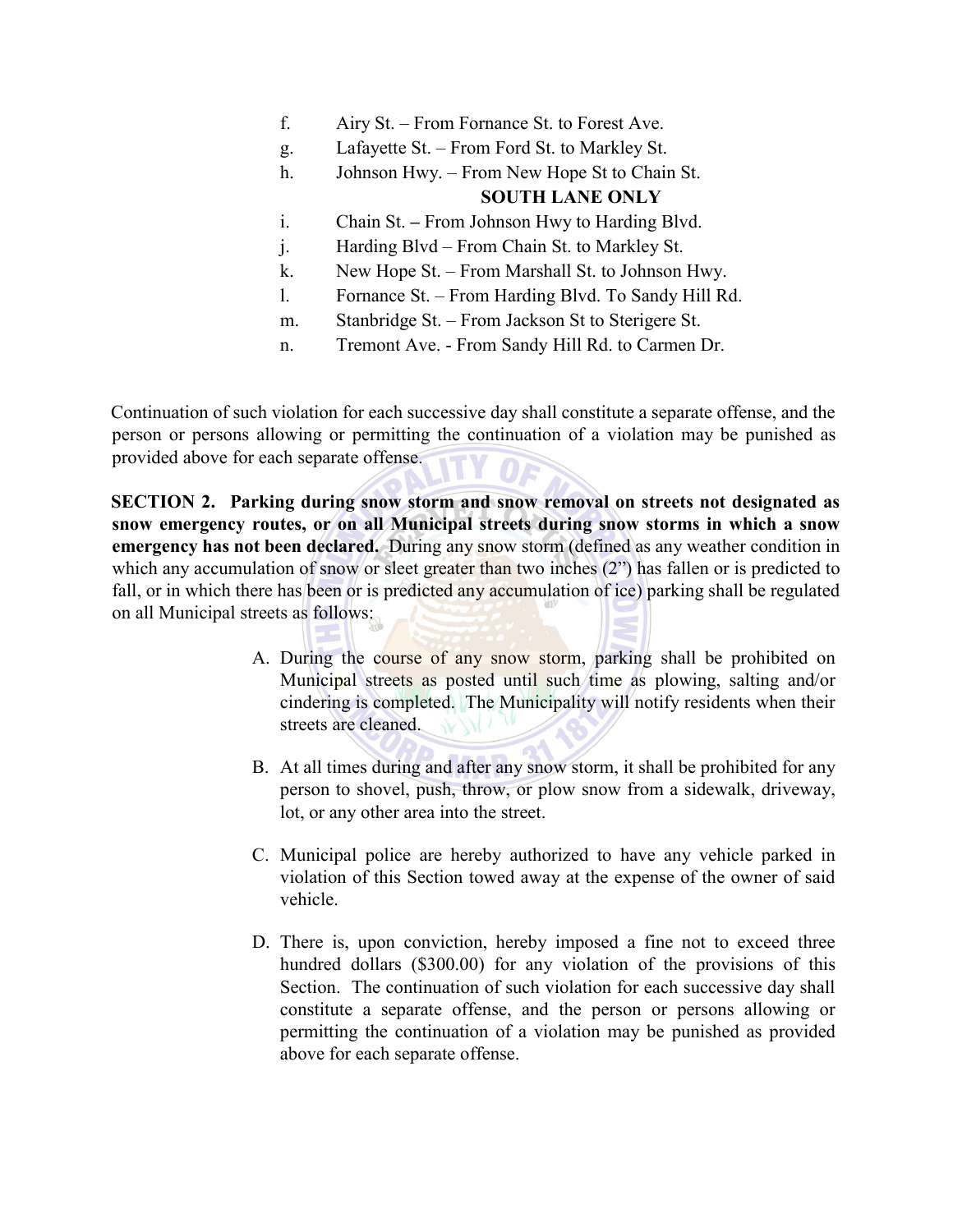**SECTION 3.** Any ordinance or part of any ordinance that is in conflict with this Ordinance is hereby repealed. All ordinances not inconsistent with this Ordinance shall be and remain in full force and effect.

- A. If at any time during a period of snow emergency declared under this Section a person shall park a motor vehicle or allow a motor vehicle to remain parked anywhere along a snow emergency route, the person shall be guilty of a violation of this section, and upon conviction, shall be fined as set forth in Section F below.
- B. If, at any time during a period of snow emergency declared under this Section, a person shall drive a motor vehicle upon a snow emergency route, without having that vehicle equipped with snow tires or chains plus adequate equipment to provide sufficient traction to keep such vehicle in motion so that other traffic on such roadways will not be blocked or impeded, that person shall be guilty of a violation of this Section, and, upon conviction, shall be fined as set forth in Subsection F hereinbelow.
- C. Any person who operates a motor vehicle upon any road or street or portion thereof listed in Subsection A, above, which vehicle shall become stalled upon any of the roads, streets or portions thereof listed above during a period of emergency declared as provided by this Section, if such stalling shall have been by reason of failure to have such vehicle equipped with the equipment prescribed in subsection C above, shall be guilty of a violation of this Section, and, upon conviction, shall be fined as set forth in Subsection G hereinbelow, and assessed costs for removal of said vehicle from the road or street.
- D. The Municipal Police are hereby authorized to have any cars parked in violation of this Section towed away at the expense of the owner.
- E. In order to assist operators of motor vehicles in determining the highways affected by this Section, there shall be placed, on signs on the roads and streets designated in Subsection A, above, signs reading as follows:

SNOW EMERGENCY ROUTE SNOW TIRES OR CHAINS REQUIRED NO PARKING DURING EMERGENCY VEHICLES TOWED AWAY

F. Unless another penalty is expressly provided by the Pennsylvania Vehicle Code, any person who shall be convicted of violated or failing to comply with the provisions of this Section before any District Justice shall be punishable by a fine of not more than three hundred dollars (\$300.00), together with costs of prosecution and costs for towing and storing the vehicle(s).